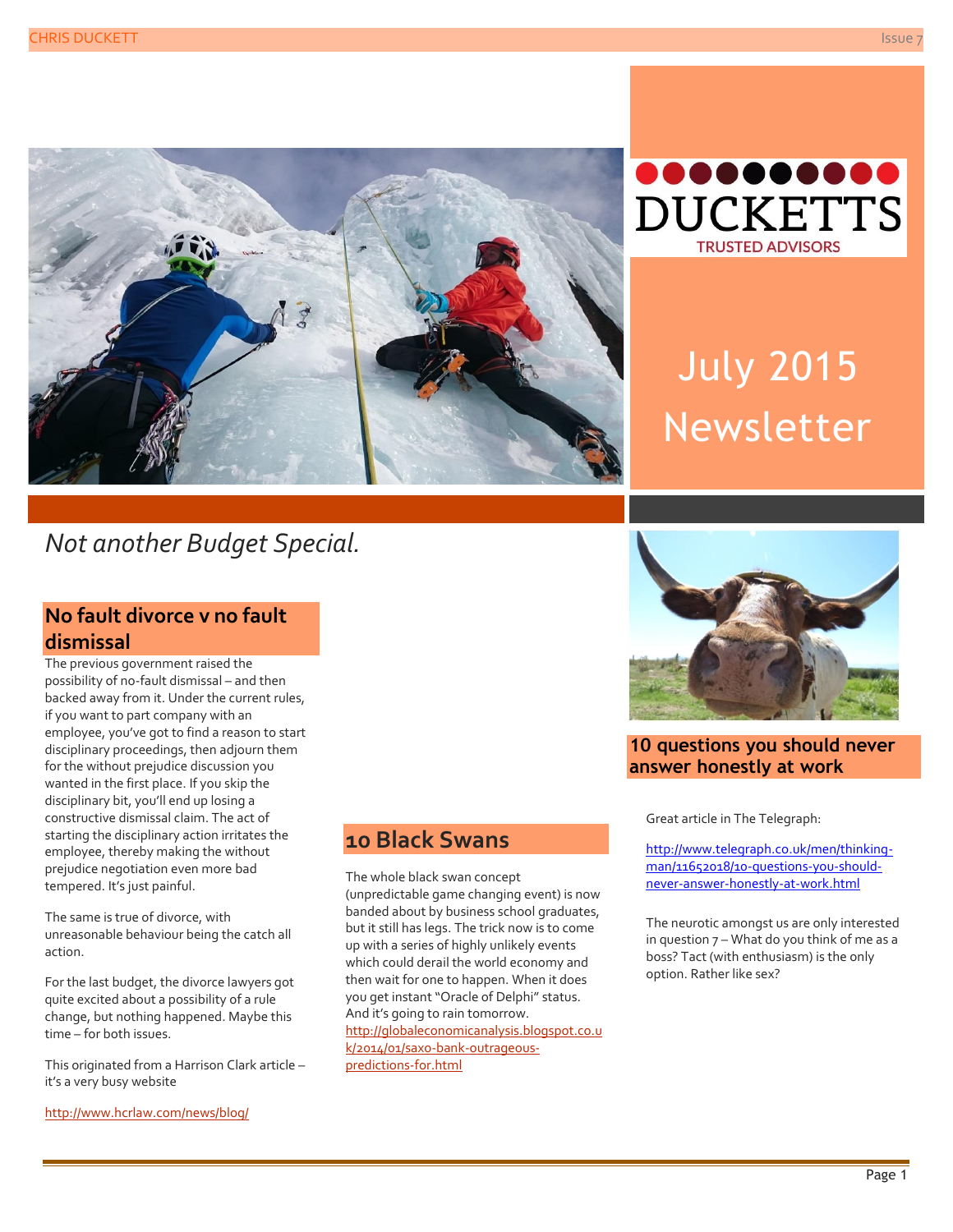

#### **IT corner #1- Windows 10 to be released soon**

This is the link to a tech site which gets very excited on the subject:

http://www.zdnet.com/article/windows-10ssummer-launch-date-is-first-step-in-a-slowroll-

out/?tag=nl.e555&s\_cid=e555&ttag=e555&ft ag=TRE9b79da2

"Next year (sometime) Microsoft will release Redstone which is an update to Windows 10 that will include hefty items such as the Spartan browser which has been named Microsoft Edge." Me neither, but it sounds important.

Apparently, the upgrade to W10 from W7 and W8 is free if you do it quickly, subject to



small print.

#### **IT corner #2- security & paranoia**

Edward Snowden is the man who compromised US security and then ran away to Moscow.

[This three minute video with John Oliver i](https://www.youtube.com/watch?v=yzGzB-yYKcc)s worth watching. It's about passwords, a perennial Geek favourite.

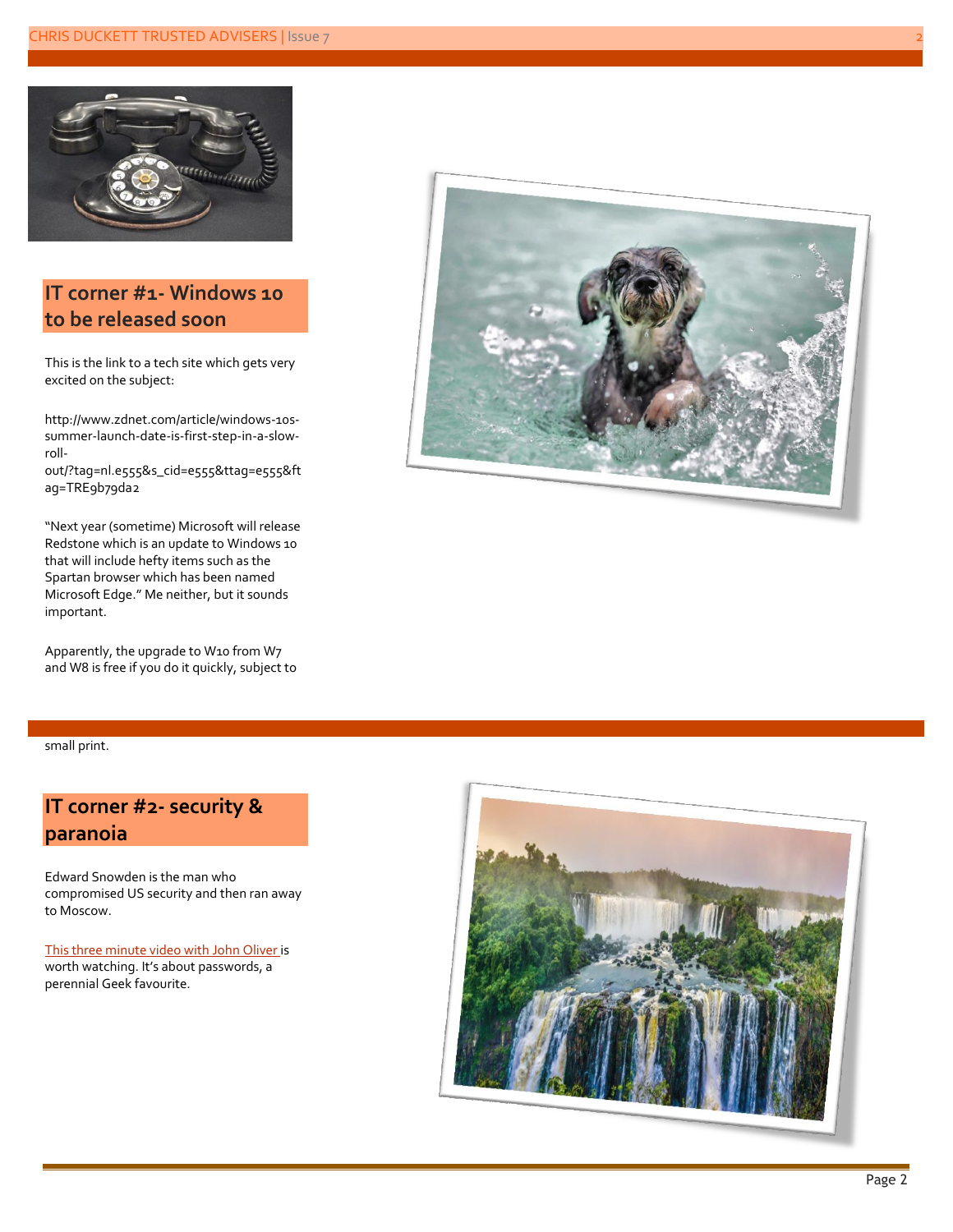#### **What is emotional intelligence?**

As a bit of home work for Mel's extravaganza in September, you might like to get your head around the concept. This is the cheerleader statement:

"Emotionally Intelligent people have selfawareness, are excellent communicators and can adapt their behaviour to a variety of situations. As a result, they are more likely to have the edge they need to lead, manage, and perform in today's competitive and complex marketplace. They are also adept at dealing with stress, low morale, conflict and change.

Emotionally Intelligent managers have finetuned people management skills which means that their teams tend to perform well, are motivated and have high morale, which contributes to improved productivity, staff loyalty and high retention.

Utilising Emotional Intelligence as a business tool will help you identify current employees and external candidates who can thrive in a dynamic, changing environment. It can also help you assess which areas your people need to develop going forward, especially with respect to people management."

Wow! Where are these people? Do they work in accountancy?

The sackings will continue until EI improves?

#### **Business ideas from the US fitness world**

Ady turned up this US website and I thought the article on  $8<sup>th</sup>$  June was pretty good. It's a blog, so further articles have been posted, but still worth a look.

<http://www.petedupuis.com/blog-1>

#### **This is not HR advice:**

Whiplash can't remember where she found this, so:

"Is an employee with diabetes disabled (and therefore requires special treatment)?

A bus driver with type 2, who diverted from his bus route to get a kebab, was fired. He claimed discrimination on the grounds of disability.

He was managing his condition with diet. The judge concluded that unless the condition was medicated, the individual was not disabled.

So, a bacon sandwich in work time could be gross misconduct."



#### **Disclaimer**

Brown bears have no sense of proportion or humour.

dealing with stress, low morale, conflict and change.

Emotionally Intelligent managers have finetuned people management skills which means that their teams tend to perform well, are motivated and have high morale, which contributes to improved productivity, staff loyalty and high retention.

Utilising Emotional Intelligence as a business tool will help you identify current employees and external candidates who can thrive in a dynamic, changing environment. It can also help you assess which areas your people need to develop going forward, especially with respect to people management."

Wow! Where are these people? Do they work in accountancy?

The sackings will continue until EI improves?